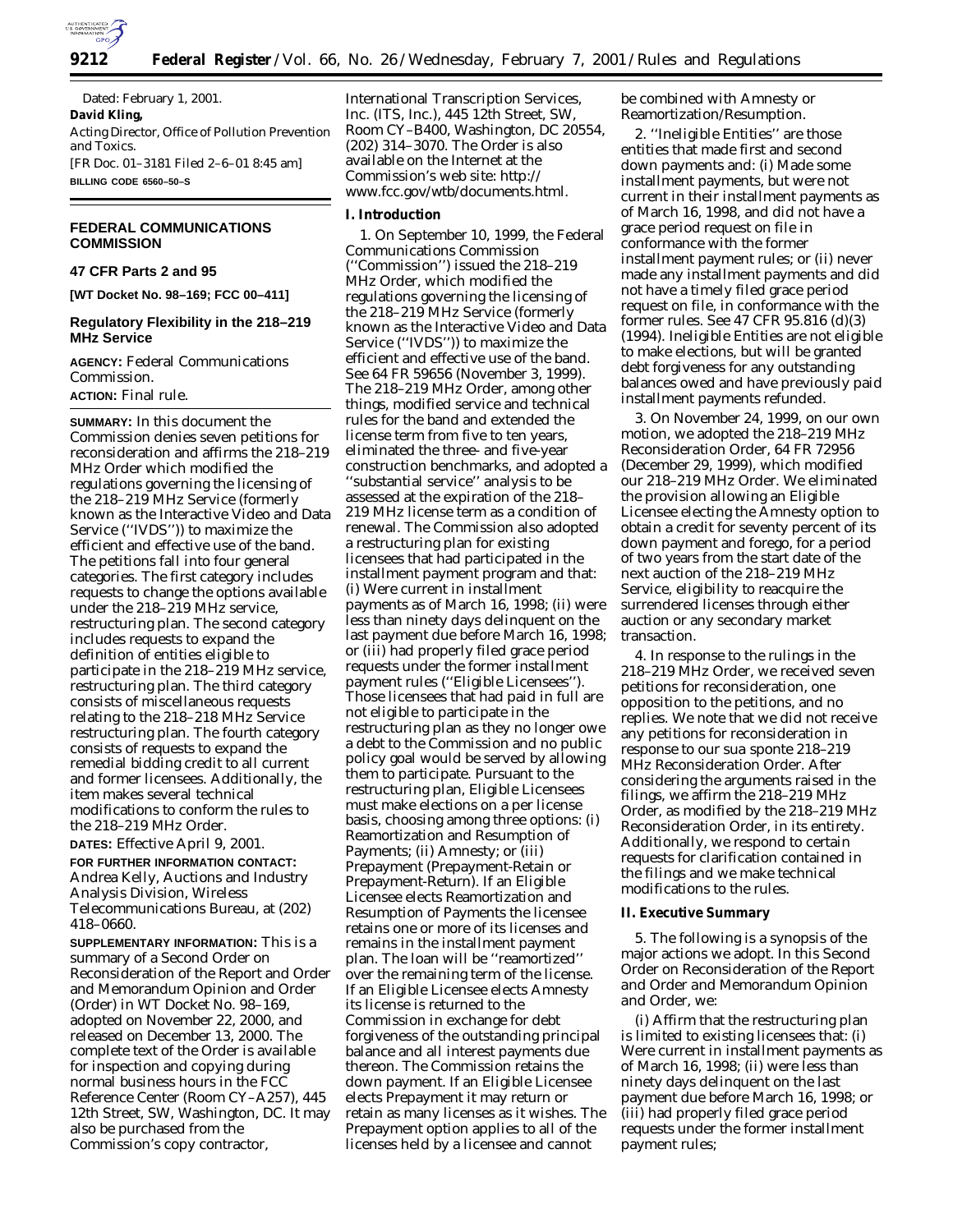(ii) Decline to expand the options offered in the restructuring plan to include disaggregation;

(iii) Decline to expand the options offered in the restructuring plan to include the return of the down payment;

(iv) Affirm that the twenty-five percent bidding credit granted to all winning small business bidders in the 1994 auction of this service will not be extended to all winning bidders in the 1994 auction of this service; and

(v) Affirm that the new part 1 rules regarding installment payments will apply to licensees in this service.

#### **III. Background**

6. The 218–219 MHz Service is a short distance communications service that allows one-and two-way communications for both common carrier and private operations on a fixed or mobile basis. *See* 47 CFR 95.803(a), 95.807(a). The *1992 Allocation Report and Order*, 57 FR 8272 (March 9, 1992), established the 218–219 MHz Service with a 500 kilohertz frequency segment for two licenses in each of the 734 cellular-defined service areas.

7. We issued 218–219 MHz Service licenses by both random selection (lottery) and competitive bidding (auction). In the Omnibus Budget Reconciliation Act of 1993 (*1993 Budget Act*), Congress authorized the Commission to award licenses for spectrum-based services by auction. We subsequently determined that 218–219 MHz Service licenses should be awarded by competitive bidding and adopted rules and procedures for this licensing structure. Using these procedures, we held the first auction in the 218–219 MHz Service on July 28 and 29, 1994 (Auction No. 2). On January 18, 1995, February 28, 1995, and May 17, 1995, the Commission conditionally granted licenses to the winning bidders, subject to the bidder satisfying the terms of the auction rules, including down payment requirements.

8. Under the Commission's competitive bidding rules in effect at the time of Auction No. 2, winning bidders that qualified as small businesses were allowed to pay twenty percent of their net bid(s) as a down payment and the remaining eighty percent in installments over the five-year term of the license(s), with interest-only payments for the first two years, and interest and principal payments amortized over the remaining three years. *See* 47 CFR 95.816(d)(3). The first interest-only payment, due March 31, 1995, was deferred to June 30, 1995, pursuant to administrative action by the Office of Managing Director. Subsequently, the Wireless Telecommunications Bureau (Bureau)

further stayed the date for making the initial interest-only payments pending Commission resolution of licensees' substantive requests related to the payment requirements. The Commission lifted the stay effective January 5, 1996, on which date licensees were required to make the interest-only payments back-due from March 31, 1995 and June 30, 1995. Although the interest-only payments due September 30, 1995 and December 31, 1995 remained uncollected, we denied requests to set back the installment payment date and the first principal and interest payments were due on March 31, 1997.

9. The Commission, in the *1995 IVDS Omnibus Order*, and the Bureau in the *IVDS Grace Period PN*, 60 FR 39656 (August 3, 1995), cautioned licensees that, in accordance with  $\S 1.2110(e)(4)(ii)$  of our rules, if they individually required financial assistance, they should request a threeor six-month grace period during the first ninety days following any missed installment payments. The Bureau further cautioned licensees that if a licensee failed to make timely payments, absent the filing of a grace period request, the license would be in default. The Commission's rules in effect at that time provided that any licensee whose installment payment was more than ninety days past due was in default, unless the licensee properly filed a grace period request. Under the Commission's rules, licensees with properly filed grace period requests would not be held in default during the pendency of their requests and the interest accruing would be amortized by adding it to the other interest payments over the remaining term of the license. Upon expiration of any grace period without successful resumption of payment, or upon default with no such request submitted, the license would cancel automatically. The Commission amended the installment payment rules in 1998 to provide for two automatic grace periods of ninety days, subject to late fees. The 1998 amendment of the installment payment rules did not affect pending grace period requests filed by 218–219 MHz Service licensees.

10. We have previously noted that deployment of the 218–219 MHz Service has not been successful despite previous steps we had taken to promote development of the 218–219 MHz Service. Moreover, those licensees actually deploying services are providing service different than that originally envisioned when the service was established. To promote full utilization of the service, we issued the 1998 *218–219 MHz Flex NPRM* that proposed changes to the 218–219 MHz

Service licensing and technical rules. *See* 63 FR 54073 (October 8, 1998). The *218–219 MHz Flex NPRM* also suspended, for the pendency of this rulemaking, the late payment fee and automatic cancellation provisions of § 1.2110(f)(4) of our rules for licensees that were current in installment payments as of March 16, 1998; stayed decisions on grace period requests properly filed under the part 1 rules previously in effect; and proposed payment restructuring options. In the *218–219 MHz Order*, we substantially adopted our proposals.

11. Additionally, in the *218–219 MHz Order*, we eliminated the minority- and women-owned business credits previously provided in Auction No. 2. At that same time, to harmonize our treatment of licensees in this service with the treatment of licensees in other services, we granted a bidding credit (Remedial Bidding Credit) to all winning bidders that met the small business qualifications for Auction No. 2.

12. In the *218–219 MHz Order*, we determined that it would serve the public interest to provide a variety of relief mechanisms to assist current 218– 219 MHz Service licensees that were experiencing difficulties in meeting their financial obligations under the installment payment plan. We stated our belief that the mechanisms adopted afforded relief to current licensees while at the same time preserving the integrity of the auction process. We also recognized that for licensees whose licenses had cancelled, enforcement of the payment obligations would be unduly harsh in light of the totality of the circumstances. Thus, we recommended that those entities whose licenses had cancelled should receive debt forgiveness for their outstanding principal balance and accrued interest owed. We continue to believe that the approach adopted in the *218–219 MHz Order* best serves the public interest. Thus, we affirm the *218–219 MHz Order*, as modified by the *218–219 MHz Reconsideration Order.* We discuss the particular issues raised by the petitioners, clarify certain points in the *218–219 MHz Order*, and make technical modifications to the rules.

## **IV. Discussion**

13. The petitioners have made a number of requests that fall into four general categories. The first category includes requests to change the options available under the restructuring plan. The second category includes requests to expand the definition of entities eligible to participate in the restructuring program. The third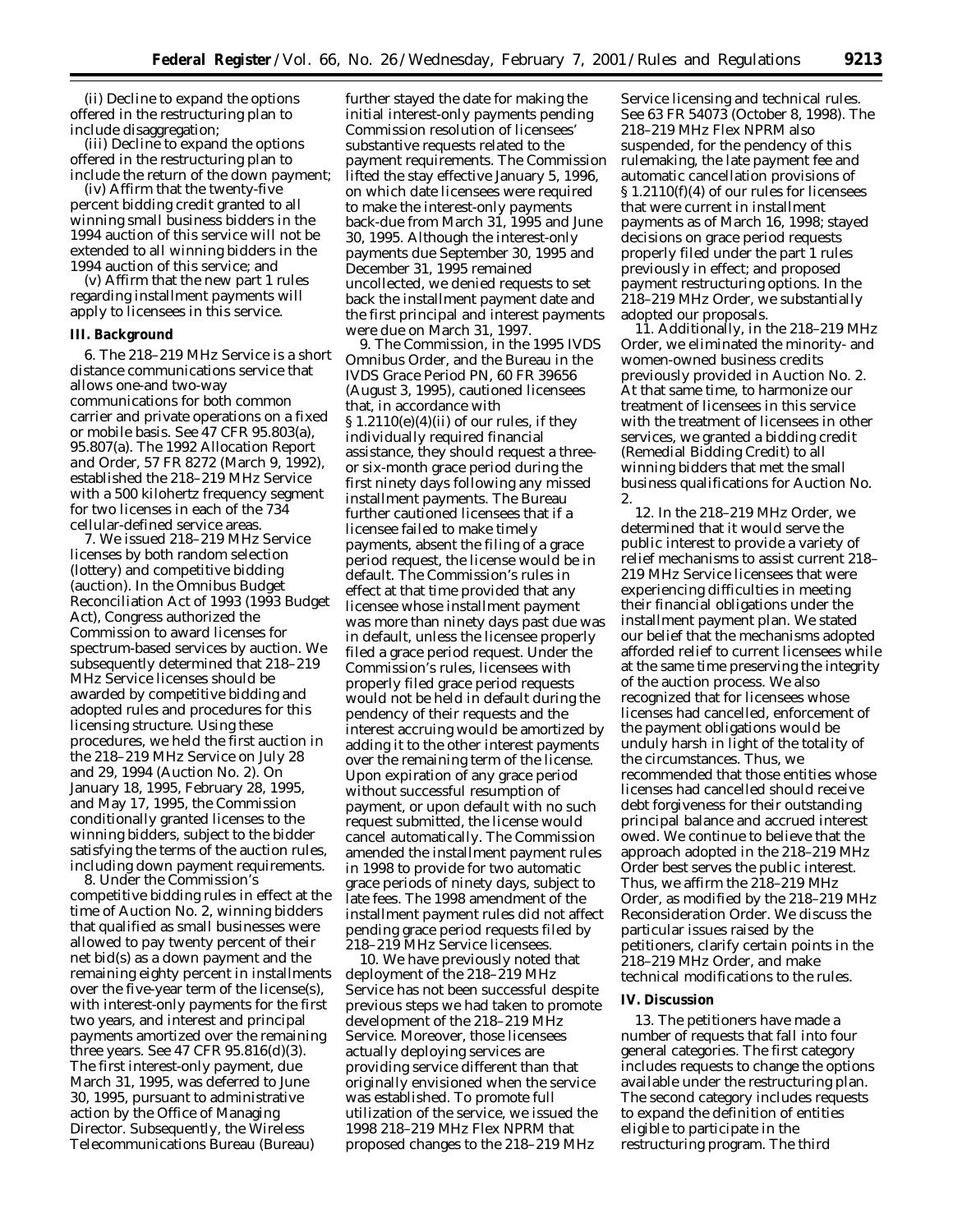category consists of miscellaneous requests relating to the restructuring plan. The fourth category consists of requests to expand the remedial bidding credit to all current and former licensees.

## *A. Options Available in the Restructuring Plan*

## i. Disaggregation

14. *Background.* As noted, the restructuring plan offers Eligible Licensees three options: (i) Reamortization and Resumption of Payments; (ii) Amnesty; or (iii) Prepayment (Prepayment-Retain or Prepayment-Return). Disaggregation was not proposed or adopted as a restructuring option.

15. Originally, disaggregation was not allowed in this service. However, in the *218–219 MHz Flex Order,* 63 FR 54073 (October 8, 1998), we proposed allowing spectrum aggregation, disaggregation, and partitioning as part of our overall effort to maximize the efficient and effective use of the 218–219 MHz frequency band. In doing so, we recognized that we have already adopted, and proposed adopting, disaggregation, and partitioning for a number of services. The proposal in the *218–219 MHz Flex Order* to allow spectrum aggregation—in which a licensee could hold both 500 kHz block licenses in a 218–219 MHz Service market—received widespread support. Few commenters addressed disaggregation specifically. Those commenters that supported disaggregation did so based upon the general principle that regulatory parity with other wireless services would benefit licensees. However, one commenter believed that disaggregation would be impractical for such a small amount of spectrum, and another suggested that smaller amounts of spectrum would lower entry barriers for small businesses, but did not discuss what applications, if any, could be supported in the disaggregated spectrum.

16. In adopting partitioning and disaggregation in the 218–219 MHz Service, we concluded that the benefits identified in the *Partitioning Report and Order,* 62 FR 696 (January 6, 1997), which we had extended to other wireless services, would likewise benefit the 218–219 MHz Service. In doing so, we noted that partitioning the geographic area of a license might provide sufficient flexibility to allow entry into the market by entities that lack sufficient resources to participate in the original auction.

17. *Discussion.* Under Celtronix's proposal, an Eligible Licensee would elect to retain a portion of the spectrum for a given market and return the remainder to the Commission. This procedure, Celtronix suggests, would encourage parties to use spectrum more efficiently and speed service to unserved and underserved areas. Celtronix says it could provide service on 250 kHz—one half the bandwidth it is currently licensed to use, and notes that 220 MHz SMR frequencies are licensed in blocks smaller than 500 kHz.

18. Although Celtronix's filings at an earlier stage of the proceeding supported a change in the rules to allow disaggregation, it first proposed disaggregation as a restructuring option in its petition for reconsideration. No other commenters or petitioners requested disaggregation as a restructuring option and, as noted above, several actually claimed that the existing 500 kHz blocks are insufficiently small for licensees to develop innovative services that will allow them to compete in the marketplace or to provide optimal interference protection.

19. We believe that we have provided ample flexibility in the restructuring options offered. We recognize these options may not suit every licensee's particular business plan. We decline to modify the restructuring options without a substantial record demonstrating a broad-based need or desire for such a change. Based on the minimal record—as well as the outright skepticism of some commenters that channel blocks smaller than 500 kHz are practical for innovative uses—we are doubtful that service will be developed in the portion of a channel block that would remain after a licensee elects disaggregation as a restructuring option. However, if, in the private marketplace, a licensee (such as Celtronix) and a third party can identify 218–219 MHz Service applications for which disaggregated spectrum is practical, our rules allow and we would encourage such a transaction because it would promote the rapid development of an entire 500 kHz channel block.

20. Finally, we distinguish the 218– 219 MHz spectrum from the 220 MHz SMR frequencies identified by Celtronix. Although Celtronix is correct in pointing out that 220 MHz SMR frequencies are licensed in blocks smaller than 500 kHz, 218–219 MHz Service licensees, unlike 220 MHz Service licensees, have TV Channel 13 protection requirements. Because disaggregated spectrum would provide a licensee with more limited interference protection options, we are even less

confident that the marketplace would support the auction of disaggregated spectrum blocks in the 218–219 MHz Service. Accordingly, we decline to adopt Celtronix's proposal.

### ii. Refunds of Down Payments

21. *Background.* The *218–219 MHz Order* allows for refunds of payments in three instances. First, Eligible Licensees that elect Amnesty will receive a refund of installment payments. Second, Ineligible Entities will receive a refund of installment payments. Third, Eligible Licensees that elect Prepayment, depending upon the number of licenses they return, might be entitled to a refund of excess installment payments. In the *218–219 MHz Order,* we specifically declined to provide for the refunds of down payments. Two petitioners, Celtronix and Houston, request that we refund down payments. Specifically, Celtronix requests that we refund the down payments of those Eligible Licensees electing Amnesty. Houston alternatively suggests that we provide a credit equal to the down payments that may be used in future auctions.

In essence, both petitioners are requesting that the Commission completely unwind the transaction and provide a full refund.

22. *Discussion.* We decline to adopt the proposal to refund down payments as part of the restructuring plan as it would place the Eligible Licensees electing Amnesty in virtually the same position they would have occupied had the auction never taken place. In support of its proposal, Celtronix argues that it is inconsistent to allow Eligible Licensees that elect Prepayment-Return to get an 85 percent credit on the down payments for the returned license, when Eligible Licensees that elect Amnesty are not provided with a full refund on the down payments. Houston supports its proposal by alleging that investors in the service ''were victimized by slick promoters.''

23. Providing a refund of down payments to those electing the Amnesty option, without an adequate counterbalancing public interest benefit, would undermine the integrity of the auction process by relieving participants of even the most basic obligation of their participation. Such an approach would not only be unfair to the other participants in the original auction, but it would encourage speculation in future auctions. In the *218–219 MHz Order,* we considered and rejected a request to return a portion of the down payment. Our decision to allow licensees that elect Prepayment-Return to get an 85 percent credit on the down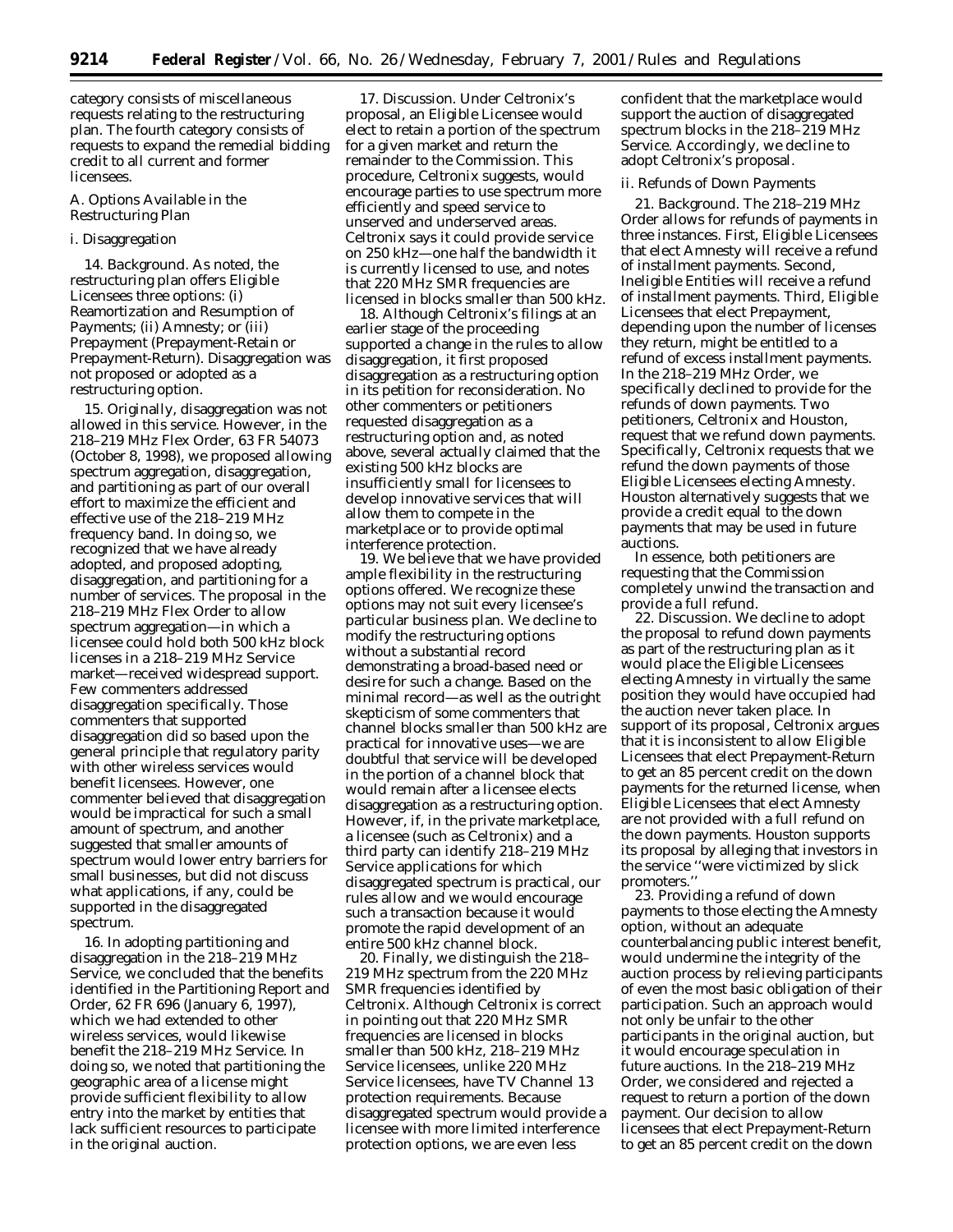payment is justified by the public interest benefit of speeding service to the public. Presumably, only a licensees that reasonably believes it has access to adequate sources of capital and a viable business plan will elect Prepayment-Return. Presumably, these licensees will provide service to the public earlier then licensees from a subsequent auction. Thus, this option speeds service to the public. However, no such public interest benefit would accrue from providing a full refund to Eligible Licensees electing Amnesty. While we are sympathetic to Houston's allegations regarding ''slick promoters,'' we note that the Commission's present restructuring plan offers significant relief and that the Commission is not responsible for the actions of third parties. Accordingly, as the public interest is not served by giving licensees a complete refund, we reject petitioners' request.

## *B. Entities Eligible to Participate in the Restructuring Plan*

## i. Definition of Eligible Licensees

24. *Background.* As noted, the *218– 219 MHz Order* adopted, among other things, a restructuring plan for existing licensees that participated in the installment payment plan and that: (i) were current in installment payments as of March 16, 1998; (ii) were less than ninety days delinquent on the last payment due before March 16, 1998; or (iii) had properly filed grace period requests under the former installment payment rules (''Eligible Licensees''). Other relief has been extended to Ineligible Entities.

25. *Discussion.* One petitioner, Vista, requests that we modify the definition of Eligible Licensees. In support of its request, Vista argues that it is inequitable to allow licensees that had made no installment payments, but had filed a timely grace period request to retain their license, while refusing to permit licensees that made ''substantial payments'' to retain their licenses. Vista also argues that the payment instructions provided by the Commission were conflicting, thus justifying a licensee's failure to make payments on its license or justifying a licensees failure to timely file a grace period request. Thus, Vista requests that the standard be modified so that the definition of Eligible Licensees also includes those licensees that have made ''substantial payments'' as of September 7, 1999, the date that the *218–219 MHz Order* was adopted. In the alternative, Vista requests that former licensees be able to make a retroactive payment sufficient to be deemed ''current as of

March 16, 1998.'' As explained, we reject these arguments and conclude that the approach we have adopted in the *218–219 MHz Order* is equitable and is consistent with the treatment afforded licensees in other services. Accordingly, we decline to change the definition of Eligible Licensees.

26. In the *218–219 MHz Order,* the Commission attempted to balance the need to maintain the integrity of the auction system with the desire to assist licensees that might be experiencing financial difficulties. In doing so, we recognized the unique factual history of the 218–219 MHz Service. At the same time, we looked to the treatment afforded licensees in other services. Our decision to allow licensees that were current in installment payments (*i.e.* less than 90 days delinquent) as of March 16, 1998 to retain their licenses recognized that these licensees complied with our rules and attempted to fulfill their obligations to the Commission. Similarly, our decision to allow licensees that had timely filed grace period requests to retain their licenses stems from the licensees' ability to recognize their obligation to the Commission and take appropriate steps under our rules to request relief from their obligations in a timely manner. Allowing licensees that had timely filed grace period requests to retain their licenses is also consistent with the treatment afforded licensees in other services under the *Part 1 Third Report and Order. See* 63 FR 770 (January 7, 1998).

27. The test proposed by Vista is inherently subjective and would be unfair to licensees in other services. Administering such a subjective test would be difficult and would invite challenge on the basis of being arbitrary. Further, allowing licensees that failed to abide by the Commission's rules, but had made ''substantial payments'' to retain their licenses is inconsistent with the Commission's requirement that a licensee make full and timely payments. From such a rule current licensees, in this or other services, might conclude that no consequences would flow from failure to make full and timely payment. Accordingly, we decline to adopt the ''substantial payments'' test advocated by Vista.

28. Additionally, we also reject Vista's argument that myriad factors created substantial confusion and uncertainty about licensees' payment obligations. Although the date for the initial payment was postponed for a period of time, even the most favorable reading of the Commission's orders and letters to licensees would not lead a licensee to believe that it was excused from its

obligation to make payments, or that it did not need to file a grace period request if it determined that it could not make timely payments. To the extent there was any confusion as to the precise date a particular payment was due, the Commission took that into account by defining Eligible Licensees as existing licensees that had participated in the installment payment program and ''were current in installment payments as of March 16, 1998.'' Thus, Vista has failed to provide a reasonable explanation of a licensees' failure to either make payments or file a timely grace period request.

29. Finally, we decline to adopt Vista's request that licensees be able to make retroactive payments sufficient to be deemed ''current as of March 16, 1998.'' Vista's suggestion would undermine the Commission's rules that timely and full payment are a condition of retaining the license. In light of the ample notice provided licensees regarding the payment rules, 47 CFR  $1.2110(e)(4)(ii)(1994)$ , and the generous provisions for Ineligible Entities provided in the *218–219 MHz Order,* Vista's suggestion at this late date that it be allowed to make retroactive payments is unsupportable. Thus, we reject Vista's proposal to allow former licensees to make retroactive payments.

ii. Paid in Full Licensees Are Not Eligible to Participate in the Restructuring Plan

30. *Background.* The restructuring options in the *218–219 MHz Order* are limited to those entities that met the small business qualifications of the auction, availed themselves of the installment payment plan, and have not paid in full. Two petitioners, Hughes and Hot Topics, have requested that all licensees be allowed to turn in a license and receive a refund.

31. *Discussion.* We decline to adopt the petitioners' request as no public policy interest would be served by allowing all licensees to return their licenses and receive a refund. In support of its proposal, Hughes argues that the Commission has insufficient evidence before it to conclude that installment payment licensees were experiencing financial difficulties, and that alternatively, some licensees may have simply chosen to walk away from their financial responsibilities. Thus, Hughes concludes that the Commission's action is arbitrary. In the *218–219 MHz Order,* we have previously rejected Hughes arguments. Hot Topics contends that as the technology for the service never developed, a refund to all licensees is appropriate.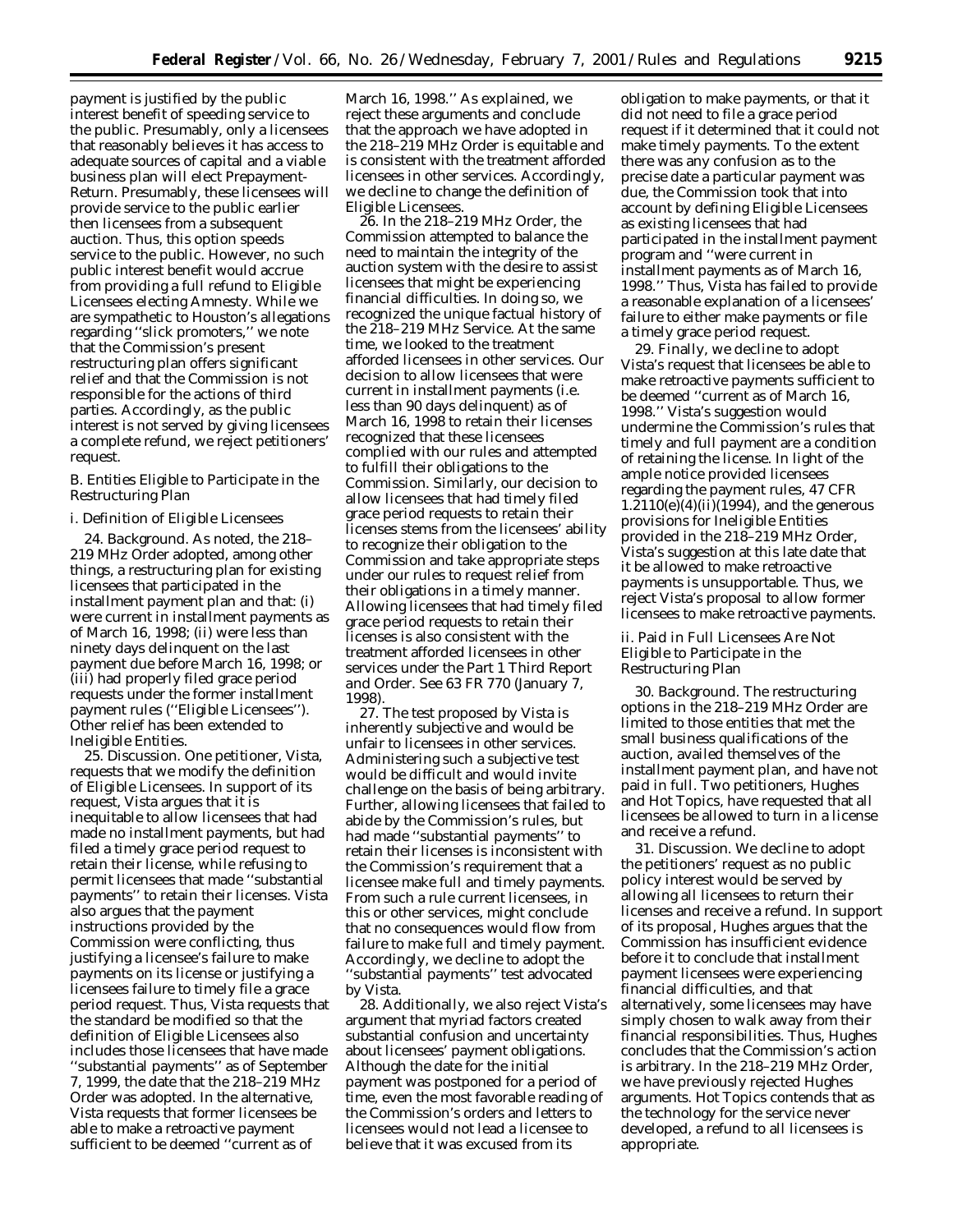32. For licensees utilizing installment payments, we offered a combination of debt restructuring for those entities that wish to retain their licenses and debt forgiveness to a limited number of current and former licensees. The relief is similar to that offered in the *C Block Restructuring Orders,* 63 FR 17111 (April 8, 1998), where the Commission chose to offer limited relief to licensees participating in the installment payment program, but not to those that paid in full. The restructuring plan fulfills the public policy goal of ensuring that the entity best qualified to provide service holds the license, and allows the market to determine the highest use for the license. However, where a licensee has paid in full for the license, nothing would prohibit the licensee from selling the license on the open market. Neither Hughes nor Hot Topics has established that a public policy goal would be fulfilled by unwinding the auction. By contrast, we risk considerable harm in adopting the proposal as it might create the false expectation in bidders in future auctions in this, or other services, that the Commission would compensate a licensee for any perceived loss in the value of its license. The Commission does not ensure the success of a service or the value of a license in the secondary market. Although, in a secondary market transaction, the licensee might receive less than the amount paid for the license, no public policy concerns would be raised by such a loss. As mandated by section 309(j) of the Communications Act, the Commission established a competitive bidding process that ensures that licenses are awarded to those that value them most highly as indicated by submitting the highest bid. To grant petitioners' request would encourage bidders to engage in insincere bidding with the expectation that the Commission would ensure against market difficulties encountered after license award.

33. Finally, contrary to Hughes's suggestion, the Commission has considered evidence of the unique financial difficulties experienced by the 218–219 MHz Service licensees participating in the installment payment plan. For example, to our knowledge at least two licensees have filed for bankruptcy. Additionally, in the comments filed by the licensees in response to the *218–219 MHz Flex Order,* and in the various grace period requests received by the Commission, licensees alleged that they have encountered financial difficulties particularly in raising capital. Accordingly, for the reasons discussed

above, we decline to allow licenses that have paid in full to participate in the restructuring plan.

## *C. Miscellaneous Requests Relating to the Restructuring Plan*

### i. Grace Periods

34. In the *Part 1 Third Report and Order*, we modified the installment payment grace period and late payment fee provisions of our Rules as applied to all licensees participating in an installment payment plan at that time. One petitioner, Celtronix, proposes to exempt 218–219 MHz Service licensees from the modified installment payment grace period and late payment fee provisions of the new part 1 rules. Celtronix's petition in this proceeding offers the same argument that it previously offered in its petition for reconsideration of the *Part 1 Third Report and Order*. Specifically, Celtronix argues that applying these rules to 218–219 MHz Service licensees constitutes impermissible retroactive rulemaking. We rejected this argument in the *Order on Reconsideration of the Part 1 Third Report and Order, See* 65 FR 52323 (August 29, 2000), and concluded that our new part 1 rules do not violate the prohibitions on retroactivity under the Administrative Procedure Act (''APA''). We see no reason to revist this issue in this proceeding

### ii. Notes and Security Agreements

35. *Background*. In the *218–219 MHz NPRM, See* 63 FR 52215 (September 30, 1998), we indicated that ''[e]very licensee electing to continue making installment payments would be required to execute appropriate loan documents, that may include a note and security agreement, as a condition of reamortization of its installment payment plan under the revised ten-year term, pursuant to  $\S 1.2110(f)(3)$  of the Commission's rules.'' In the *218–219 MHz Order,* we indicated that Eligible Licensees electing resumption ''may be required to execute loan documents.'' The *Implementation Procedures PN*, 65 FR 35633 (June 5, 2000), in turn, indicated that those Eligible Licensees electing Reamortization/Resumption would be ''required to execute loan documents in the form of an Installment Payment Acknowledgement.'' In general, the acknowledgement contains a restatement of the amount of the debt owed, the payment terms under the *218–219 MHz Order*, and references other Commission rules and regulations related to the payment of installment debt. The *Implementation Procedures PN* also notes that ''licensees may also

be required to execute a Uniform Commercial Code financing statement (UCC–1).'' The *Implementation Procedures PN* further informs Eligible Licensees that failure to fully and timely execute and deliver the requisite loan document(s) as of ten business days from receipt will result in the automatic cancellation of the license.

36. *Discussion.* One petitioner, In-Sync, argues that requiring loan documents, specifically notes and security agreements, is unnecessary and would constitute a retroactive rulemaking. We reject this argument. As discussed in the *Implementation Procedures PN,* the Bureau has determined not to require notes and security agreements, but will require the execution of other loan documents that evidence that the licensee understands and agrees to the restructured financing terms. Those licensees that do not wish to execute the required documents may elect Amnesty or elect Prepayment.

37. The APA's definition of ''rule'' provides that a rule ''means the whole or a part of an agency statement of general or particular applicability and future effect designed to implement, interpret, or prescribe law or policy or describing the organization, procedures, or practice requirements of an agency \*\*\*'' By definition, a rule has legal consequences only for the future. Thus, absent explicit statutory authority to the contrary, the APA precludes an agency from issuing rules that alter the past legal consequences of past actions. The requirement that Eligible Licensees execute loan documents does not violate this proscription. We have not gone back to past transactions and imposed penalties for conduct that was previously allowed. Rather, we are establishing prospective procedures to allow licensees to continue to meet their previously established payment obligation to the Commission. The mere fact that these rules deal with past transactions does not constitute unlawful retroactive rulemaking under the APA. Further, the Bureau's decision to require the execution of loan documents by Eligible Licensees that elect Reamortization and Resumption of Payments is based upon the reasonable concern that the Government's interests are adequately protected in the event of default. Accordingly, we agree with the approach adopted by the Bureau and reject petitioner's request.

#### iii. Interest Calculation

38. *Background.* In the *218–219 MHz Flex Order,* the Commission suspended the automatic cancellation rules. The effect of this was not to suspend the obligation of licensees to make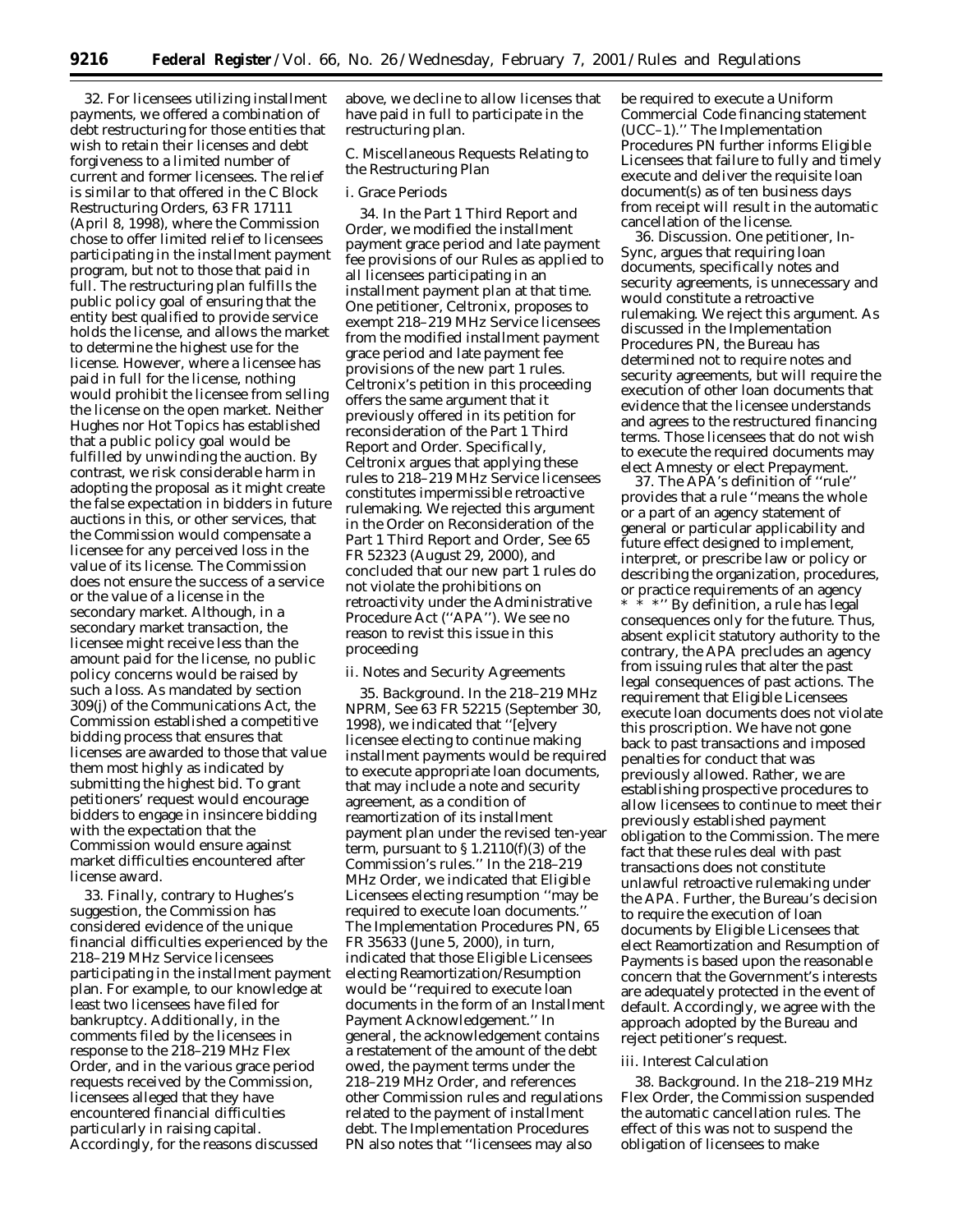payments; rather it merely suspended the consequences of failing to make payment. As the underlying debt remained, a licensee was still permitted to make payments. In fact, some licensees have continued to make payments during the suspension period. However, licensees that failed to make payments did not face automatic cancellation.

39. *Discussion.* Two petitioners, In-Sync and Celtronix, argue that interest should not have continued to accrue during the suspension period. In-Sync argues that as the *218–219 MHz Flex Order* suspended the obligation to make the payments as of March 1998, interest should have not have continued to accrue during the period since March 1998. Additionally, both In-Sync and Celtronix argue that the *218–219 MHz Order* is unclear and, accordingly, interest should not be calculated for the suspension period. Specifically, Celtronix points to the fact that in the *218–219 MHz Order* the Commission stated that it will capitalize all ''accrued and unpaid'' interest into the principal amount as of the election date. However, in § 95.816(c) of our rules, we stated that ''all unpaid interest'' from the grant date through the election date will be capitalized into the principal. From this, Celtronix concludes that we did not intend interest to accrue. Both petitioners are mistaken. As the underlying debt remained, the interest continued to accrue. The fact that the Commission relieved the licensees of one consequence of failing to make timely payments does not mean that the Commission intended to also relieve the licensees of all the consequences of failing to make payments. Further, given the sums involved, for at least some licensees, it would require approval by the Department of Justice to forgive the interest incurred during the suspension period. We note that the licensees had the use of the licenses during this period of time. As the petitioners have failed to provide any basis to forgive the interest, the Commission is not inclined to request debt forgiveness on this issue. Accordingly, petitioners' request is rejected.

### *D. Remedial Bidding Credit*

40. *Background.* Pursuant to statutory mandate, our auction rules have included provisions to encourage participation by minority- and womenowned entities, small businesses, and rural telephone companies. *See* 47 CFR 1.2110, 95.816(d)(3). Thus, when the auction for what is now the 218–219 MHz Service was conducted on July 28 and 29, 1994, (Auction No. 2), part 95 of the Commission's rules included

provisions that allowed small businesses to pay eighty percent of their winning bids in installments. *See* 47 CFR 95.816(d)(3). Businesses owned by minority- and/or women-owned entities were also entitled to a twenty-five percent bidding credit that could be applied to one of the two licenses available in each market. *See* 47 CFR 95.816(d)(1). Bidders that were both small businesses and minority- and/or women-owned entities received bidding credits and were allowed to participate in the installment plan.

41. At the time our rules were adopted for Auction No. 2, the standard of review applied to federal programs designed to enhance opportunities for racial minorities and women was an ''intermediate scrutiny standard.'' In June 1995, almost a year after the conclusion of Auction No. 2, the U.S. Supreme Court decided *Adarand Constructors* v. *Pena*, holding that racial classifications are subject to ''strict scrutiny'' and will be found unconstitutional unless ''narrowly tailored'' and in furtherance of ''compelling governmental interests.'' The following term, the Court decided in *United States* v. *Virginia*, that to successfully defend a gender based program, the government must demonstrate an ''exceedingly persuasive justification'' for the program. As explained in the *218–219 MHz Order,* after Auction No. 2, Graceba and others raised constitutional questions concerning the bidding credits used in the 218–219 MHz service. In addition, the Commission, in the *Competitive Bidding Sixth Report and Order,* 60 FR 37786 (July 21, 1995) and the *Competitive Bidding Sixth Memorandum Opinion and Order,* 61 FR 49066 (September 18, 1996), questioned whether the record was sufficiently developed to support the race and gender-based provisions of the C block competitive bidding rules and the competitive bidding rules of other services under a strict scrutiny standard. In order to avoid delay of two scheduled auctions, the Commission decided to eliminate the race and gender based provisions for those auctions and instead employ a similar provision for small businesses. However, in light of the Commission's statutory mandate, the Commission commenced a series of studies to examine the minority and female ownership of telecommunications and electronic

media facilities in the Unites States. Despite these efforts, in establishing rules for auctions in other services, we have continued to note that the record remains insufficient to support any

racial or gender based provision under the standard established by the Supreme Court in *Adarand and VMI*.

42. In the *218–219 MHz Order*, consistent with the modifications made to the rules governing the auction of licenses in other services, we eliminated the minority- and women-owned business bidding credit previously afforded licensees in the first 218–219 MHz auction. Thus, all minority- and women-owned businesses lost the bidding credit they had previously received in the original auction in the 218–219 MHz Service conducted in 1994. At the same time, recognizing that we have provided bidding credits in other services to small businesses, we determined to grant a twenty-five percent bidding credit to the accounts of every winning bidder in the 1994 auction ''that met the small business qualifications for that auction.''

43. *Discussion.* A few petitioners have requested that the 25 percent credit granted to small business be applied to the accounts of all winning bidders regardless of whether they met the small business qualifications for the auction. One petitioner, Ad Hoc Coalition, argues that the provision of the remedial bidding credit, although facially neutral, was impermissibly motivated by a desire to assist women and minority businesses and is thus constitutionally flawed under *Hunt* v. *Cromartie.* Another petitioner, Hughes, argues that the Commission's response to the constitutional issue is inequitable as ''all bidders in the auction suffered from the inflated prices of the licenses caused by the bidding credits.'' Hughes concludes that ''all winning bidders, whether they paid in full or not should be afforded a remedy.'' For the reasons discussed, we reject these arguments and decline to expand the remedial bidding credit to all winning bidders in Auction No. 2.

44. The arguments of Hughes and Ad Hoc Coalition are based upon the assumption that we accorded bidding credits to all small businesses as a direct remedy for race and gender discrimination. That is incorrect. In order to address the questions raised concerning the constitutionality of raceand gender-based bidding credits, we eliminated those credits. This was the extent of the ''remedy'' provided for Graceba's concerns. However, as this issue was not raised until after the auction closed, we determined that it would be disruptive and unfair not to provide some form of bidding credit in this service, as licensees had crafted business plans in reliance upon the credit. Therefore, consistent with our practice in subsequent auctions, we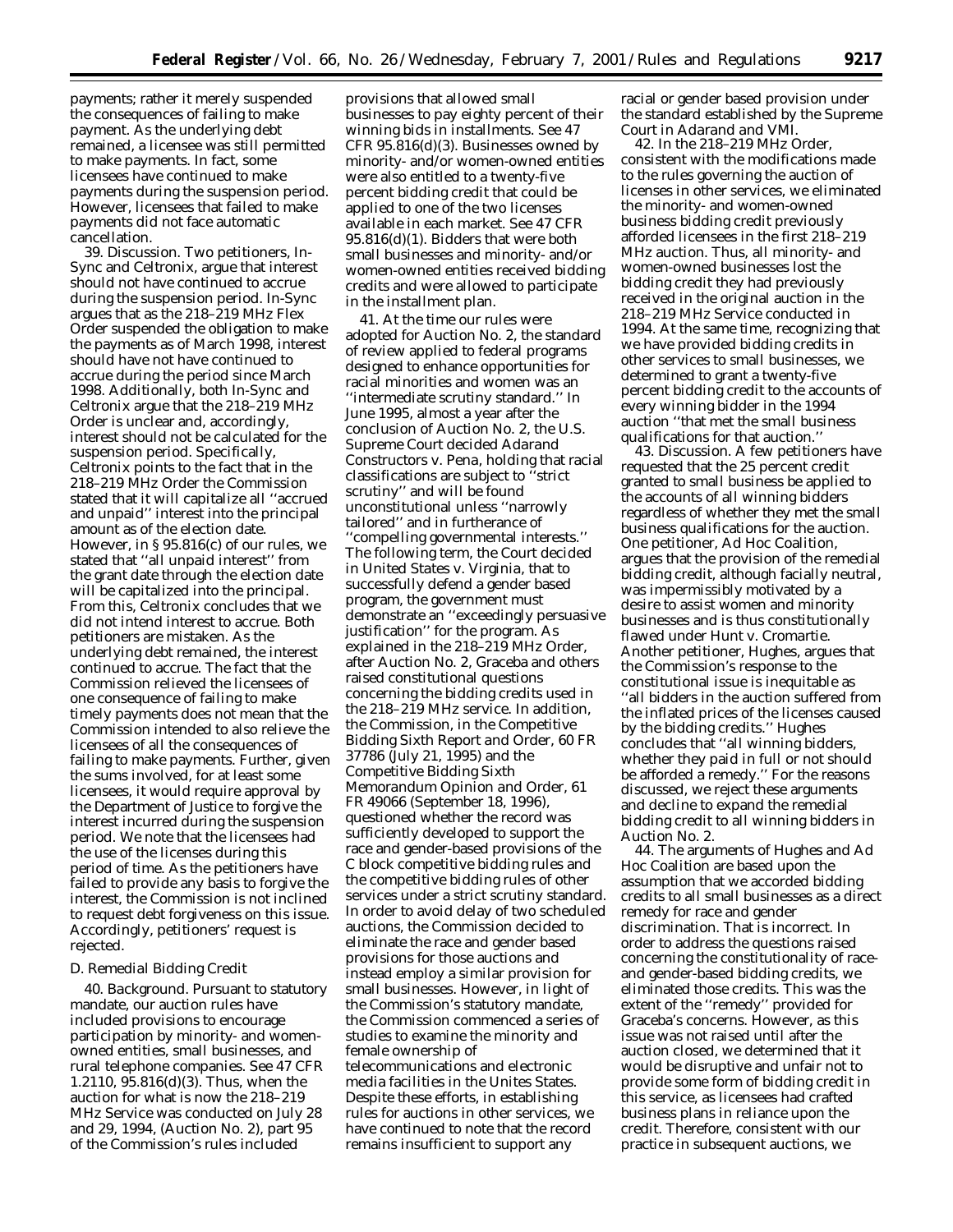choose to afford all small businesses an after the fact bidding credit. Thus, in effect, we leveled the bidding credit benefit upward. In doing so, we minimized the potential for disruption to entities that had previously qualified for the credit, we equalized the regulatory treatment between the 218– 219 MHz Service and the many other services in which we have extended bidding credits to all small businesses, and we fulfilled our statutory mandate of encouraging participation of entrepreneurs, rural telephone companies, and businesses owned by members of minority groups and women. The credit accorded small businesses thus solved a multi-faceted and complex set of regulatory issues. Those issues are not presented with respect to larger businesses such as Hughes and those represented by the Coalition, for Congress has not directed us to take special steps to ensure the participation of large companies. We, therefore, have no obligation to extend to such companies the same approach we have adopted toward smaller businesses.

45. The remedial bidding credit affords 218–219 MHz Service licensees treatment similar to that afforded licensees in other services. Because the credit is not based on racial or gender classifications, it is not subject to a strict scrutiny analysis. Instead, our policy operates in a neutral manner and does not subject anyone to unequal treatment on the basis of race or gender. It therefore should be evaluated on the more deferential rational basis review.

46. Under rational basis review, government action is permissible unless the varying treatment of different groups or persons is so unrelated to the achievement of any combination of legitimate purposes the government's actions are deemed irrational. In areas of social and economic policy, a classification that neither proceeds along suspect lines nor infringes fundamental constitutional rights must be upheld against equal protection challenge if there is any reasonably conceivable state of facts that could provide a rational basis for the classification.

47. As we have stated previously with respect to small business credits, the remedial bidding credit for small businesses furthers Congress's objective of disseminating licenses among a wide variety of applicants. That reasonable objective is the basis for our decision to grant small business credits whether prospectively or retroactively as in this instance. Thus, the Commission's decision to grant remedial bidding credits to small businesses is entirely

permissible. The fact that the pool of licensees eligible for the credit includes all the licensees that had previously been afforded the minority- and womenowned bidding credit is immaterial to the lawfulness of our approach. Indeed, that correspondence is not surprising because women and minority businesses are frequently, although not exclusively, small businesses. Accordingly, we reject Ad Hoc Coalition's argument that the bidding credits were impermissibly motivated.

48. With respect to Hughes comments that the existence of bidding credits inflated the prices paid by licensees, such a contention is wholly speculative. Hughes has failed to provide any evidence indicative of inflation in the bidding due to the existence of bidding credits, nor has it provided an analysis that would distinguish such inflation in the bidding price due to bidding credits from other factors. Further, as explained, the elimination of the raceand gender-based bidding credits was the ''remedy'' provided for any alleged constitutional concerns. Even had Hughes provided an evidentiary basis, we would decline to offer the relief requested. Thus, as Hughes' comment is purely speculative, we dismiss it as such.

### *D. Technical Modifications to the Rules*

49. On our own motion, we make several technical modifications to conform our rules to the *218–219 MHz Order.* Among these changes, we correct the cross-reference to § 95.815(a) contained in § 95.861 of our rules to specify the interference plan discussed in the text of the *218–219 MHz Order,* clarify that CTSs provide fixed service, and specify that the general part 1 transfer and assignment procedures apply to all 218–219 MHz Service licensees, regardless of how they obtained their license. Although § 1.902 of the rules makes these transfer and assignment procedures broadly applicable to all the Wireless Radio Services, we conclude that the inclusion of a specific cross-reference to § 1.948 of the rules in part 95 will aid 218–219 MHz service licensees in meeting their obligations under our general part 1 rules. We also remove the individual licensing requirements for CTSs that may have an environmental effect or require obstruction marking and lighting, because we already collect this information elsewhere in our rules.

#### **V. Ordering Clauses**

50. Accordingly, it is ordered that, pursuant to the authority granted in § 4(i), 303(r), and 309(j) of the Communications Act of 1934, as

amended, 47 U.S.C. 154(i), 303(r), and 309(j), the petitions for reconsideration filed in response to the *218–219 MHz Order* are denied.

51. It is further ordered, that pursuant to that authority granted in sections 4(i), 303(r), and 309(j) of the Communications Act of 1934, as amended, 47 U.S.C. 154(i), 303(r), and 309(j), the technical modifications to the Commission's rules, as described herein, are hereby adopted. These modifications shall become effective April 9, 2001.

## **List of Subjects in 47 CFR Parts 2 and 95**

Communications equipment.

Federal Communications Commission. **Shirley S. Suggs,**

*Chief, Publications Group.*

### **Rule Changes**

For the reasons discussed in the preamble, the Federal Communications Commission amends 47 CFR parts 2 and 95 as follows:

## **PART 2—FREQUENCY ALLOCATIONS AND RADIO TREATY MATTERS; GENERAL RULES AND REGULATIONS**

1. The authority citation for part 2 continues to read as follows:

**Authority:** 47 U.S.C. 154, 302, 303, 307, 336, and 337, unless otherwise noted.

2. In § 2.106, under the heading ''United States (US) Footnotes, revise Footnote US317 to read as follows:

#### **§ 2.106 Table of Frequency Allocations.**

\* \* \* \* \* US317 The band 218.0–219.0 MHz is allocated on a primary basis to 218–219 MHz Service operations.

\* \* \* \* \*

## **PART 95—PERSONAL RADIO SERVICES**

3. The authority citation for part 95 continues to read as follows:

**Authority:** Secs. 4, 303, 48 Stat. 1066, 1082, as amended; 47 U.S.C. 154, 303.

4. Section 95.803 is revised to read as follows:

#### **§ 95.803 218–219MHz Service description.**

(a) The 218–219 MHz Service is authorized for system licensees to provide communication service to subscribers in a specific service area.

(b) The components of each 218–219 MHz Service system are its administrative apparatus, its response transmitter units (RTUs), and one or more cell transmitter stations (CTSs). RTUs may be used in any location